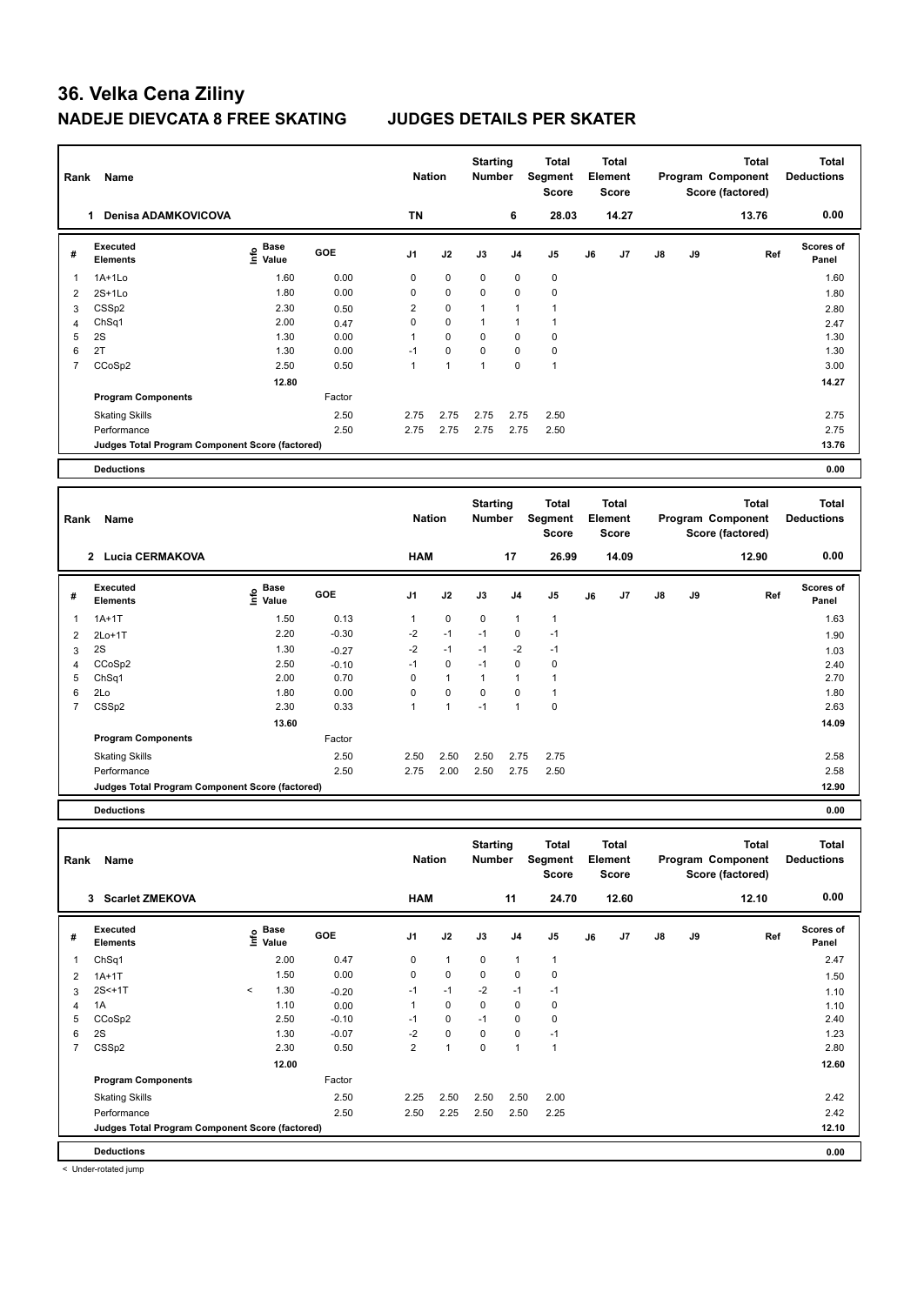| Rank           | Name                                            |                            |              | <b>Nation</b>  |              | <b>Starting</b><br>Number |                | Total<br>Segment<br><b>Score</b> |    | Total<br>Element<br><b>Score</b>        |    |    | <b>Total</b><br>Program Component<br>Score (factored) | <b>Total</b><br><b>Deductions</b> |
|----------------|-------------------------------------------------|----------------------------|--------------|----------------|--------------|---------------------------|----------------|----------------------------------|----|-----------------------------------------|----|----|-------------------------------------------------------|-----------------------------------|
|                | 4 Alexandra RUMANOVSKA                          |                            |              | <b>BB</b>      |              |                           | 12             | 23.78                            |    | 11.70                                   |    |    | 12.08                                                 | 0.00                              |
| #              | <b>Executed</b><br><b>Elements</b>              | e Base<br>E Value<br>Value | GOE          | J <sub>1</sub> | J2           | J3                        | J4             | J5                               | J6 | J7                                      | J8 | J9 | Ref                                                   | Scores of<br>Panel                |
| $\mathbf 1$    | 2T                                              | 1.30                       | $-0.40$      | $-2$           | $-2$         | $-3$                      | $-2$           | $-2$                             |    |                                         |    |    |                                                       | 0.90                              |
| $\overline{2}$ | $1A+1Lo$                                        | 1.60                       | 0.00         | $\mathbf 0$    | $\mathbf 0$  | 0                         | $-1$           | $\mathbf 0$                      |    |                                         |    |    |                                                       | 1.60                              |
| 3              | 1Lz                                             | 0.60                       | 0.00         | 0              | 0            | 0                         | 0              | $\mathbf{1}$                     |    |                                         |    |    |                                                       | 0.60                              |
| $\overline{4}$ | CCoSp2                                          | 2.50                       | 0.50         | $\mathbf{1}$   | $\mathbf{1}$ | $\mathbf{1}$              | $\mathbf{1}$   | $\overline{1}$                   |    |                                         |    |    |                                                       | 3.00                              |
| 5              | Ch <sub>Sq1</sub>                               | 2.00                       | 0.00         | $\mathbf 0$    | 0            | $\mathbf 0$               | $\mathbf 0$    | $\mathbf 0$                      |    |                                         |    |    |                                                       | 2.00                              |
| 6              | $1A+1Lo$                                        | 1.60                       | 0.00         | $\mathbf 0$    | 0            | 0                         | $\mathbf 0$    | $\mathbf 0$                      |    |                                         |    |    |                                                       | 1.60                              |
| $\overline{7}$ | CUS <sub>p2</sub>                               | 2.00                       | 0.00         | $\mathbf 0$    | 0            | $\mathbf{1}$              | $\mathbf 0$    | $\pmb{0}$                        |    |                                         |    |    |                                                       | 2.00                              |
|                |                                                 | 11.60                      |              |                |              |                           |                |                                  |    |                                         |    |    |                                                       | 11.70                             |
|                | <b>Program Components</b>                       |                            | Factor       |                |              |                           |                |                                  |    |                                         |    |    |                                                       |                                   |
|                | <b>Skating Skills</b>                           |                            | 2.50         | 2.50           | 2.50         | 2.50                      | 2.50           | 2.50                             |    |                                         |    |    |                                                       | 2.50                              |
|                | Performance                                     |                            | 2.50         | 2.75           | 2.25         | 2.50                      | 2.25           | 2.25                             |    |                                         |    |    |                                                       | 2.33                              |
|                | Judges Total Program Component Score (factored) |                            |              |                |              |                           |                |                                  |    |                                         |    |    |                                                       | 12.08                             |
|                |                                                 |                            |              |                |              |                           |                |                                  |    |                                         |    |    |                                                       |                                   |
|                | <b>Deductions</b>                               |                            |              |                |              |                           |                |                                  |    |                                         |    |    |                                                       | 0.00                              |
| Rank           | Name                                            |                            |              | <b>Nation</b>  |              | <b>Starting</b><br>Number |                | Total<br>Segment<br><b>Score</b> |    | <b>Total</b><br>Element<br><b>Score</b> |    |    | <b>Total</b><br>Program Component<br>Score (factored) | <b>Total</b><br><b>Deductions</b> |
|                | 5 Natasa KASANOVA                               |                            |              | <b>BAP</b>     |              |                           | $\mathbf{1}$   | 23.73                            |    | 11.10                                   |    |    | 13.13                                                 | 0.50                              |
| #              | <b>Executed</b><br><b>Elements</b>              | e Base<br>E Value          | GOE          | J <sub>1</sub> | J2           | J3                        | J <sub>4</sub> | J <sub>5</sub>                   | J6 | J7                                      | J8 | J9 | Ref                                                   | Scores of<br>Panel                |
| $\mathbf{1}$   | CCoSp2                                          | 2.50                       | 0.50         | $\mathbf{1}$   | $\mathbf{1}$ | $\mathbf{1}$              | $\mathbf{1}$   | $\mathbf{1}$                     |    |                                         |    |    |                                                       | 3.00                              |
| $\overline{2}$ | ChSq1                                           | 2.00                       | 0.70         | $\mathbf{1}$   | $\mathbf{1}$ | $\mathbf{1}$              | 1              | $\mathbf{1}$                     |    |                                         |    |    |                                                       | 2.70                              |
| 3              | 1A                                              | 1.10                       | 0.00         | $\mathbf 0$    | 0            | $-1$                      | $\mathbf 0$    | $\mathbf 0$                      |    |                                         |    |    |                                                       | 1.10                              |
| $\overline{4}$ | 1Lz+1Lo                                         | 1.10                       | 0.00         | $-1$           | 0            | 0                         | 0              | $\mathbf 0$                      |    |                                         |    |    |                                                       | 1.10                              |
| 5              | 1Lz                                             | 0.60                       | 0.00         | $\mathbf 0$    | 0            | 0                         | $\mathbf 0$    | $\mathbf{1}$                     |    |                                         |    |    |                                                       | 0.60                              |
|                |                                                 |                            |              | -3             | $-3$         | -3                        | $-3$           | $-3$                             |    |                                         |    |    |                                                       | 1.00                              |
| 6              | $1A+1Lo$                                        | 1.60                       | $-0.60$      |                |              |                           |                |                                  |    |                                         |    |    |                                                       |                                   |
| $\overline{7}$ | CSSp1                                           | 1.90                       | $-0.30$      | $-1$           | $\mathbf 0$  | $-1$                      | $-1$           | $-1$                             |    |                                         |    |    |                                                       | 1.60                              |
|                |                                                 | 10.80                      |              |                |              |                           |                |                                  |    |                                         |    |    |                                                       | 11.10                             |
|                | <b>Program Components</b>                       |                            | Factor       |                |              |                           |                |                                  |    |                                         |    |    |                                                       |                                   |
|                |                                                 |                            |              |                |              |                           |                |                                  |    |                                         |    |    |                                                       |                                   |
|                | <b>Skating Skills</b><br>Performance            |                            | 2.50<br>2.50 | 2.50<br>2.75   | 2.50<br>2.75 | 2.50<br>2.75              | 2.50<br>2.75   | 2.50<br>2.50                     |    |                                         |    |    |                                                       | 2.50<br>2.75                      |

**Deductions** Falls: -0.50 **-0.50**

| Rank | Name                                            |                          |                             |            | <b>Nation</b> |             | <b>Starting</b><br><b>Number</b> |             | Total<br>Segment<br><b>Score</b> |    | <b>Total</b><br>Element<br><b>Score</b> |               |    | <b>Total</b><br>Program Component<br>Score (factored) | <b>Total</b><br><b>Deductions</b> |
|------|-------------------------------------------------|--------------------------|-----------------------------|------------|---------------|-------------|----------------------------------|-------------|----------------------------------|----|-----------------------------------------|---------------|----|-------------------------------------------------------|-----------------------------------|
|      | Karolina JAVORKOVA<br>6                         |                          |                             |            | <b>RK</b>     |             |                                  | 15          | 22.60                            |    | 10.30                                   |               |    | 12.30                                                 | 0.00                              |
| #    | Executed<br><b>Elements</b>                     |                          | Base<br>$\frac{6}{5}$ Value | <b>GOE</b> | J1            | J2          | J3                               | J4          | J <sub>5</sub>                   | J6 | J <sub>7</sub>                          | $\mathsf{J}8$ | J9 | Ref                                                   | <b>Scores of</b><br>Panel         |
| 1    | $1A+1Lo$                                        |                          | 1.60                        | 0.00       | $\mathbf 0$   | $\mathbf 0$ | $\mathbf 0$                      | $\mathbf 0$ | $\mathbf 0$                      |    |                                         |               |    |                                                       | 1.60                              |
| 2    | 2S<                                             | $\overline{\phantom{a}}$ | 0.90                        | $-0.20$    | $-1$          | $-1$        | $-1$                             | $-1$        | $-1$                             |    |                                         |               |    |                                                       | 0.70                              |
| 3    | CCoSp2                                          |                          | 2.50                        | $-0.30$    | 0             | $-1$        | $-1$                             | $-1$        | $-2$                             |    |                                         |               |    |                                                       | 2.20                              |
| 4    | 1Lz+1Lo                                         |                          | 1.10                        | 0.00       | 0             | $\mathbf 0$ | $\mathbf 0$                      | 0           | 1                                |    |                                         |               |    |                                                       | 1.10                              |
| 5    | 1A                                              |                          | 1.10                        | 0.00       | $\Omega$      | $\mathbf 0$ | $\Omega$                         | 0           | 0                                |    |                                         |               |    |                                                       | 1.10                              |
| 6    | ChSq1                                           |                          | 2.00                        | 0.00       | 0             | $\mathbf 0$ | $\mathbf 0$                      | 0           | $\pmb{0}$                        |    |                                         |               |    |                                                       | 2.00                              |
| 7    | SSp2                                            |                          | 1.60                        | 0.00       | 0             | 1           | 0                                | $\Omega$    | 0                                |    |                                         |               |    |                                                       | 1.60                              |
|      |                                                 |                          | 10.80                       |            |               |             |                                  |             |                                  |    |                                         |               |    |                                                       | 10.30                             |
|      | <b>Program Components</b>                       |                          |                             | Factor     |               |             |                                  |             |                                  |    |                                         |               |    |                                                       |                                   |
|      | <b>Skating Skills</b>                           |                          |                             | 2.50       | 2.25          | 2.50        | 2.50                             | 2.50        | 2.25                             |    |                                         |               |    |                                                       | 2.42                              |
|      | Performance                                     |                          |                             | 2.50       | 2.50          | 2.75        | 2.75                             | 2.25        | 2.25                             |    |                                         |               |    |                                                       | 2.50                              |
|      | Judges Total Program Component Score (factored) |                          |                             |            |               |             |                                  |             |                                  |    |                                         |               |    |                                                       | 12.30                             |
|      | <b>Deductions</b>                               |                          |                             |            |               |             |                                  |             |                                  |    |                                         |               |    |                                                       | 0.00                              |

< Under-rotated jump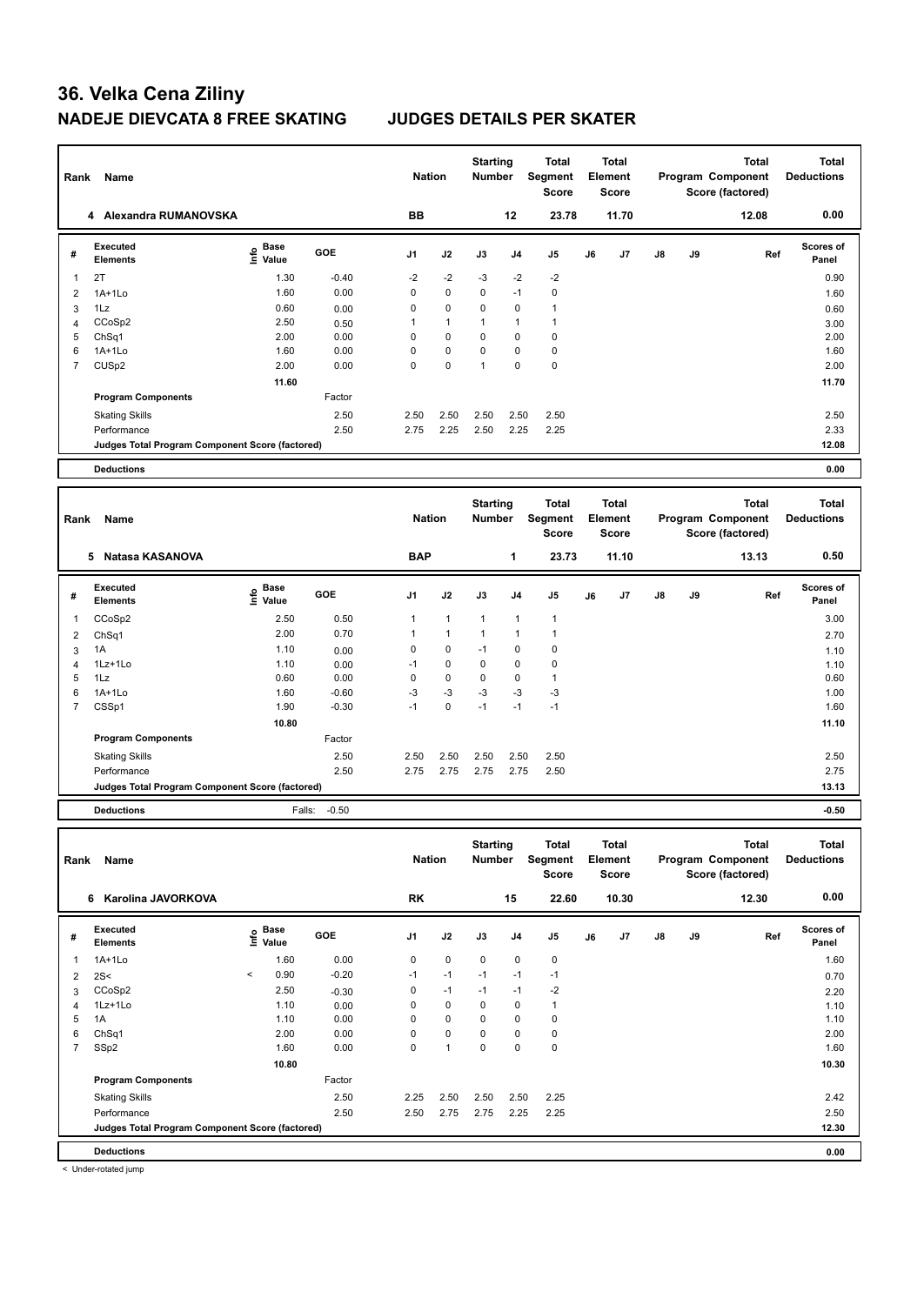| Rank           | Name                                            |                                    |            | <b>Nation</b>  |              | <b>Starting</b><br><b>Number</b> |                | <b>Total</b><br>Segment<br><b>Score</b> |    | <b>Total</b><br>Element<br><b>Score</b> |               |    | <b>Total</b><br><b>Program Component</b><br>Score (factored) | <b>Total</b><br><b>Deductions</b> |
|----------------|-------------------------------------------------|------------------------------------|------------|----------------|--------------|----------------------------------|----------------|-----------------------------------------|----|-----------------------------------------|---------------|----|--------------------------------------------------------------|-----------------------------------|
|                | <b>Karolina SVRCKOVA</b><br>7                   |                                    |            | <b>HAM</b>     |              |                                  | 5              | 20.36                                   |    | 10.03                                   |               |    | 10.83                                                        | 0.50                              |
| #              | Executed<br><b>Elements</b>                     | <b>Base</b><br>e Base<br>E Value   | <b>GOE</b> | J <sub>1</sub> | J2           | J3                               | J <sub>4</sub> | J <sub>5</sub>                          | J6 | J <sub>7</sub>                          | $\mathsf{J}8$ | J9 | Ref                                                          | Scores of<br>Panel                |
| -1             | CCoSp1                                          | 2.00                               | 0.50       | $\mathbf{1}$   | $\mathbf{1}$ | $\mathbf{1}$                     | $\overline{1}$ | $\pmb{0}$                               |    |                                         |               |    |                                                              | 2.50                              |
| $\overline{2}$ | $2S+1T$                                         | 1.70                               | $-0.27$    | $-2$           | $-2$         | $-1$                             | $-1$           | $-1$                                    |    |                                         |               |    |                                                              | 1.43                              |
| 3              | 1A                                              | 1.10                               | $-0.60$    | $-3$           | $-3$         | $-3$                             | $-3$           | -3                                      |    |                                         |               |    |                                                              | 0.50                              |
| 4              | 2S                                              | 1.30                               | $-0.40$    | $-2$           | $-1$         | $-2$                             | $-2$           | $-2$                                    |    |                                         |               |    |                                                              | 0.90                              |
| 5              | ChSq1                                           | 2.00                               | 0.00       | 0              | $\Omega$     | $\Omega$                         | $\Omega$       | $\mathbf 0$                             |    |                                         |               |    |                                                              | 2.00                              |
| 6              | 1Lz                                             | 0.60                               | 0.00       | $\Omega$       | $\Omega$     | $\Omega$                         | $\Omega$       | $\pmb{0}$                               |    |                                         |               |    |                                                              | 0.60                              |
| $\overline{7}$ | SSp2                                            | 1.60                               | 0.50       | 1              | 0            | 1                                | $\mathbf{1}$   | $\mathbf{1}$                            |    |                                         |               |    |                                                              | 2.10                              |
|                |                                                 | 10.30                              |            |                |              |                                  |                |                                         |    |                                         |               |    |                                                              | 10.03                             |
|                | <b>Program Components</b>                       |                                    | Factor     |                |              |                                  |                |                                         |    |                                         |               |    |                                                              |                                   |
|                | <b>Skating Skills</b>                           |                                    | 2.50       | 2.00           | 2.00         | 2.00                             | 2.50           | 2.25                                    |    |                                         |               |    |                                                              | 2.08                              |
|                | Performance                                     |                                    | 2.50       | 2.50           | 1.75         | 2.25                             | 2.25           | 2.25                                    |    |                                         |               |    |                                                              | 2.25                              |
|                | Judges Total Program Component Score (factored) |                                    |            |                |              |                                  |                |                                         |    |                                         |               |    |                                                              | 10.83                             |
|                | <b>Deductions</b>                               | Falls:                             | $-0.50$    |                |              |                                  |                |                                         |    |                                         |               |    |                                                              | $-0.50$                           |
|                |                                                 |                                    |            |                |              |                                  |                |                                         |    |                                         |               |    |                                                              |                                   |
| Rank           | Name                                            |                                    |            | <b>Nation</b>  |              | <b>Starting</b><br><b>Number</b> |                | <b>Total</b><br>Segment<br><b>Score</b> |    | <b>Total</b><br>Element<br><b>Score</b> |               |    | <b>Total</b><br>Program Component<br>Score (factored)        | <b>Total</b><br><b>Deductions</b> |
|                | <b>Hannah HALINKOVIC</b><br>8                   |                                    |            | <b>BAJ</b>     |              |                                  | 13             | 19.06                                   |    | 9.20                                    |               |    | 10.86                                                        | 1.00                              |
| #              | Executed<br><b>Elements</b>                     | <b>Base</b><br>$\frac{6}{5}$ Value | <b>GOE</b> | J1             | J2           | J3                               | J <sub>4</sub> | J <sub>5</sub>                          | J6 | J <sub>7</sub>                          | $\mathsf{J}8$ | J9 | Ref                                                          | Scores of<br>Panel                |

 **9.10 9.20**

1Lze+1Lo e 0.80 **Info**

Skating Skills 2.25 1.75 2.00 2.25 2.25 2.50 2.17

Performance 2.50 2.25 1.50 2.00 2.25 2.25 2.17

**Deductions CONSECUTE:** Time violation: -1.00 **-1.00** -1.00 **Judges Total Program Component Score (factored) 10.86**

 1F+1Lo 1.00 0.00 0 0 0 0 0 1.00 CCoSp2 2.50 0.50 1 0 1 1 1 3.00 ChSq1 2.00 0.00 0 0 0 0 0 2.00 1F 0.50 0.00 0 0 0 0 0 0.50 1Lze e 0.50 -0.20 -2 -2 -2 -2 -2 0.30 SSp2 1.60 0.00 0 0 0 0 0 1.60

1 1.00 -0.20 -2 -2 -2 -2 -2

Factor

e Wrong edge

**Program Components** 

| Rank           | Name                                            |                           |            | <b>Nation</b>  |             | <b>Starting</b><br><b>Number</b> |                | Total<br>Segment<br>Score |    | <b>Total</b><br>Element<br><b>Score</b> |               |    | <b>Total</b><br>Program Component<br>Score (factored) | <b>Total</b><br><b>Deductions</b> |
|----------------|-------------------------------------------------|---------------------------|------------|----------------|-------------|----------------------------------|----------------|---------------------------|----|-----------------------------------------|---------------|----|-------------------------------------------------------|-----------------------------------|
|                | <b>Romana LEHOCKA</b><br>9                      |                           |            | <b>TT</b>      |             |                                  | 18             | 18.90                     |    | 8.84                                    |               |    | 11.06                                                 | 1.00                              |
| #              | Executed<br><b>Elements</b>                     | Base<br>e Base<br>⊆ Value | <b>GOE</b> | J <sub>1</sub> | J2          | J3                               | J <sub>4</sub> | J <sub>5</sub>            | J6 | J7                                      | $\mathsf{J}8$ | J9 | Ref                                                   | <b>Scores of</b><br>Panel         |
| 1              | $1A+1T$                                         | 1.50                      | 0.00       | $-1$           | $\mathbf 0$ | $\Omega$                         | $\mathbf 0$    | $\mathbf 0$               |    |                                         |               |    |                                                       | 1.50                              |
| 2              | CoSp1                                           | 1.70                      | 0.00       | $-1$           | $\mathbf 0$ | $\mathbf 0$                      | $\mathbf 0$    | $\mathbf 0$               |    |                                         |               |    |                                                       | 1.70                              |
| 3              | Ch <sub>Sq1</sub>                               | 2.00                      | 0.23       | 0              | $\mathbf 0$ | 0                                | $\mathbf{1}$   | $\mathbf{1}$              |    |                                         |               |    |                                                       | 2.23                              |
| 4              | 2S                                              | 1.30                      | $-0.60$    | $-3$           | $-3$        | $-3$                             | $-3$           | $-3$                      |    |                                         |               |    |                                                       | 0.70                              |
| 5              | 2S+REP                                          | 0.91                      | $-0.60$    | $-3$           | $-3$        | $-3$                             | $-3$           | $-3$                      |    |                                         |               |    |                                                       | 0.31                              |
| 6              | 1A                                              | 1.10                      | 0.00       | 0              | $\mathbf 0$ | 0                                | 0              | 0                         |    |                                         |               |    |                                                       | 1.10                              |
| $\overline{7}$ | SSp1                                            | 1.30                      | 0.00       | 0              | 0           | 0                                | 0              | $\mathbf 0$               |    |                                         |               |    |                                                       | 1.30                              |
|                |                                                 | 9.81                      |            |                |             |                                  |                |                           |    |                                         |               |    |                                                       | 8.84                              |
|                | <b>Program Components</b>                       |                           | Factor     |                |             |                                  |                |                           |    |                                         |               |    |                                                       |                                   |
|                | <b>Skating Skills</b>                           |                           | 2.50       | 2.25           | 2.00        | 2.25                             | 2.00           | 2.25                      |    |                                         |               |    |                                                       | 2.17                              |
|                | Performance                                     |                           | 2.50       | 2.50           | 1.75        | 2.25                             | 2.25           | 2.25                      |    |                                         |               |    |                                                       | 2.25                              |
|                | Judges Total Program Component Score (factored) |                           |            |                |             |                                  |                |                           |    |                                         |               |    |                                                       | 11.06                             |
|                | <b>Deductions</b>                               | Falls:                    | $-1.00$    |                |             |                                  |                |                           |    |                                         |               |    |                                                       | $-1.00$                           |

REP Jump repetition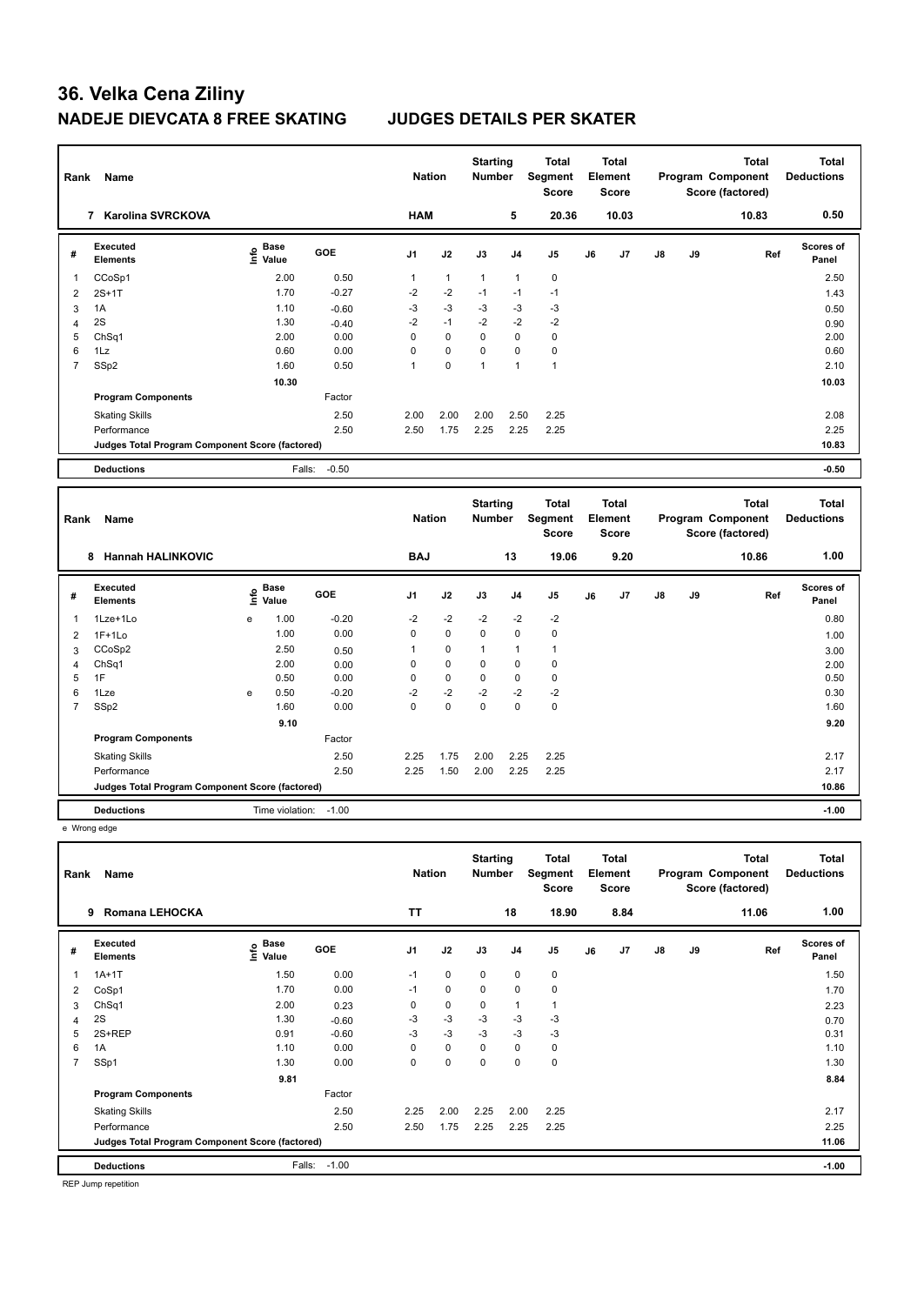| Rank           | Name                                            |                              |         | <b>Nation</b>  |              | <b>Starting</b><br><b>Number</b> |                | Total<br>Segment<br><b>Score</b>        |    | <b>Total</b><br>Element<br><b>Score</b> |    |    | <b>Total</b><br>Program Component<br>Score (factored) | <b>Total</b><br><b>Deductions</b> |
|----------------|-------------------------------------------------|------------------------------|---------|----------------|--------------|----------------------------------|----------------|-----------------------------------------|----|-----------------------------------------|----|----|-------------------------------------------------------|-----------------------------------|
|                | <b>Martina VAVRINCOVA</b><br>10                 |                              |         | <b>ZVM</b>     |              |                                  | 9              | 18.88                                   |    | 9.50                                    |    |    | 9.38                                                  | 0.00                              |
| #              | <b>Executed</b><br><b>Elements</b>              | Base<br>e Base<br>⊆ Value    | GOE     | J <sub>1</sub> | J2           | J3                               | J <sub>4</sub> | J <sub>5</sub>                          | J6 | J7                                      | J8 | J9 | Ref                                                   | <b>Scores of</b><br>Panel         |
| -1             | 1Lz+1Lo                                         | 1.10                         | 0.00    | 0              | 0            | 0                                | 0              | $\pmb{0}$                               |    |                                         |    |    |                                                       | 1.10                              |
| $\overline{2}$ | SSp2                                            | 1.60                         | 0.50    | 0              | $\mathbf{1}$ | $\mathbf{1}$                     | 1              | $\mathbf{1}$                            |    |                                         |    |    |                                                       | 2.10                              |
| 3              | Ch <sub>Sq1</sub>                               | 2.00                         | 0.23    | 0              | 0            | 0                                | 1              | $\overline{1}$                          |    |                                         |    |    |                                                       | 2.23                              |
| $\overline{4}$ | 1F                                              | 0.50                         | 0.00    | $\mathbf 0$    | 0            | 0                                | 0              | $\mathbf 0$                             |    |                                         |    |    |                                                       | 0.50                              |
| 5              | $1F+1Lo$                                        | 1.00                         | $-0.03$ | $-1$           | $-1$         | 0                                | 0              | $\pmb{0}$                               |    |                                         |    |    |                                                       | 0.97                              |
| 6              | CCoSp1                                          | 2.00                         | 0.00    | 0              | 0            | 0                                | 0              | $\mathbf 0$                             |    |                                         |    |    |                                                       | 2.00                              |
| $\overline{7}$ | 1Lz                                             | 0.60                         | 0.00    | $\mathbf 0$    | $\mathbf 0$  | 0                                | 0              | $\pmb{0}$                               |    |                                         |    |    |                                                       | 0.60                              |
|                |                                                 | 8.80                         |         |                |              |                                  |                |                                         |    |                                         |    |    |                                                       | 9.50                              |
|                | <b>Program Components</b>                       |                              | Factor  |                |              |                                  |                |                                         |    |                                         |    |    |                                                       |                                   |
|                | <b>Skating Skills</b>                           |                              | 2.50    | 1.50           | 1.75         | 1.75                             | 2.00           | 2.00                                    |    |                                         |    |    |                                                       | 1.83                              |
|                | Performance                                     |                              | 2.50    | 1.75           | 1.50         | 2.00                             | 2.25           | 2.00                                    |    |                                         |    |    |                                                       | 1.92                              |
|                | Judges Total Program Component Score (factored) |                              |         |                |              |                                  |                |                                         |    |                                         |    |    |                                                       | 9.38                              |
|                |                                                 |                              |         |                |              |                                  |                |                                         |    |                                         |    |    |                                                       |                                   |
|                |                                                 |                              |         |                |              |                                  |                |                                         |    |                                         |    |    |                                                       |                                   |
|                | <b>Deductions</b>                               |                              |         |                |              |                                  |                |                                         |    |                                         |    |    |                                                       | 0.00                              |
| Rank           | <b>Name</b>                                     |                              |         | <b>Nation</b>  |              | <b>Starting</b><br>Number        |                | <b>Total</b><br>Segment<br><b>Score</b> |    | <b>Total</b><br>Element<br><b>Score</b> |    |    | <b>Total</b><br>Program Component<br>Score (factored) | <b>Total</b><br><b>Deductions</b> |
|                | <b>Tatiana ORLOVSKA</b><br>11                   |                              |         | <b>TN</b>      |              |                                  | 10             | 17.56                                   |    | 7.00                                    |    |    | 11.06                                                 | 0.50                              |
| #              | Executed<br><b>Elements</b>                     | <b>Base</b><br>lnfo<br>Value | GOE     | J <sub>1</sub> | J2           | J3                               | J4             | J5                                      | J6 | J7                                      | J8 | J9 | Ref                                                   | <b>Scores of</b><br>Panel         |
| $\overline{1}$ | $1F+1Lo$                                        | 1.00                         | 0.00    | 1              | 0            | 0                                | 0              | 0                                       |    |                                         |    |    |                                                       | 1.00                              |
| $\overline{2}$ | 1Lz+1Lo                                         | 1.10                         | 0.00    | 1              | 0            | 0                                | 0              | 0                                       |    |                                         |    |    |                                                       | 1.10                              |
| 3              | SSp2                                            | 1.60                         | 0.00    | 0              | 0            | 0                                | 0              | $\mathbf 0$                             |    |                                         |    |    |                                                       | 1.60                              |
| 4              | 1Lz                                             | 0.60                         | 0.00    | $\mathbf 0$    | 0            | 0                                | 0              | $\mathbf 0$                             |    |                                         |    |    |                                                       | 0.60                              |
| 5              | ChSq1                                           | 2.00                         | 0.00    | 0              | 0            | 0                                | 0              | $\mathbf 0$                             |    |                                         |    |    |                                                       | 2.00                              |
| 6              | 1F                                              | 0.50                         | 0.00    | 1              | 0            | 0                                | 0              | $\mathbf 0$                             |    |                                         |    |    |                                                       | 0.50                              |
| $\overline{7}$ | CoSpBV                                          | 1.10                         | $-0.90$ | $-3$           | $-3$         | $-3$                             | $-3$           | $-3$                                    |    |                                         |    |    |                                                       | 0.20                              |
|                |                                                 | 7.90                         |         |                |              |                                  |                |                                         |    |                                         |    |    |                                                       | 7.00                              |
|                | <b>Program Components</b>                       |                              | Factor  |                |              |                                  |                |                                         |    |                                         |    |    |                                                       |                                   |

Performance 2.50 2.50 1.75 2.25 2.00 2.25 2.17 **Judges Total Program Component Score (factored) 11.06**

**Deductions** Falls: -0.50 **-0.50**

| Rank | Name                                            |                             |            | <b>Nation</b>  |             | <b>Starting</b><br><b>Number</b> |                | <b>Total</b><br>Segment<br>Score |    | Total<br>Element<br><b>Score</b> |               |    | <b>Total</b><br>Program Component<br>Score (factored) | Total<br><b>Deductions</b> |
|------|-------------------------------------------------|-----------------------------|------------|----------------|-------------|----------------------------------|----------------|----------------------------------|----|----------------------------------|---------------|----|-------------------------------------------------------|----------------------------|
| 12   | Zuzana DRABIKOVA                                |                             |            | ZAK            |             |                                  | $\mathbf{2}$   | 17.20                            |    | 7.90                             |               |    | 9.80                                                  | 0.50                       |
| #    | Executed<br><b>Elements</b>                     | Base<br>$\frac{6}{5}$ Value | <b>GOE</b> | J <sub>1</sub> | J2          | J3                               | J <sub>4</sub> | J <sub>5</sub>                   | J6 | J7                               | $\mathsf{J}8$ | J9 | Ref                                                   | Scores of<br>Panel         |
|      | 1Lz                                             | 0.60                        | $-0.30$    | -3             | $-3$        | $-3$                             | $-3$           | $-3$                             |    |                                  |               |    |                                                       | 0.30                       |
| 2    | CCoSpB                                          | 1.70                        | 0.00       | 0              | $\mathbf 0$ | $\mathbf 0$                      | $\mathbf 0$    | 0                                |    |                                  |               |    |                                                       | 1.70                       |
| 3    | $1F+1Lo$                                        | 1.00                        | 0.00       | 0              | $\mathbf 0$ | $\mathbf 0$                      | $\mathbf 0$    | $\mathbf 0$                      |    |                                  |               |    |                                                       | 1.00                       |
| 4    | 1Lz+1Lo                                         | 1.10                        | 0.00       | 0              | $\pmb{0}$   | $\mathbf 0$                      | $\mathbf 0$    | 0                                |    |                                  |               |    |                                                       | 1.10                       |
| 5    | ChSq1                                           | 2.00                        | 0.00       | 0              | $-1$        | 0                                | $\mathbf 0$    | $\mathbf 0$                      |    |                                  |               |    |                                                       | 2.00                       |
| 6    | 1F                                              | 0.50                        | 0.00       | 0              | $\pmb{0}$   | 0                                | $\mathbf 0$    | 0                                |    |                                  |               |    |                                                       | 0.50                       |
| 7    | <b>CUSpB</b>                                    | 1.50                        | $-0.20$    | $-1$           | $-2$        | $\Omega$                         | $-1$           | $\mathbf 0$                      |    |                                  |               |    |                                                       | 1.30                       |
|      |                                                 | 8.40                        |            |                |             |                                  |                |                                  |    |                                  |               |    |                                                       | 7.90                       |
|      | <b>Program Components</b>                       |                             | Factor     |                |             |                                  |                |                                  |    |                                  |               |    |                                                       |                            |
|      | <b>Skating Skills</b>                           |                             | 2.50       | 2.00           | 1.75        | 1.75                             | 2.00           | 2.00                             |    |                                  |               |    |                                                       | 1.92                       |
|      | Performance                                     |                             | 2.50       | 2.25           | 1.75        | 2.00                             | 2.00           | 2.00                             |    |                                  |               |    |                                                       | 2.00                       |
|      | Judges Total Program Component Score (factored) |                             |            |                |             |                                  |                |                                  |    |                                  |               |    |                                                       | 9.80                       |
|      | <b>Deductions</b>                               | Falls:                      | $-0.50$    |                |             |                                  |                |                                  |    |                                  |               |    |                                                       | $-0.50$                    |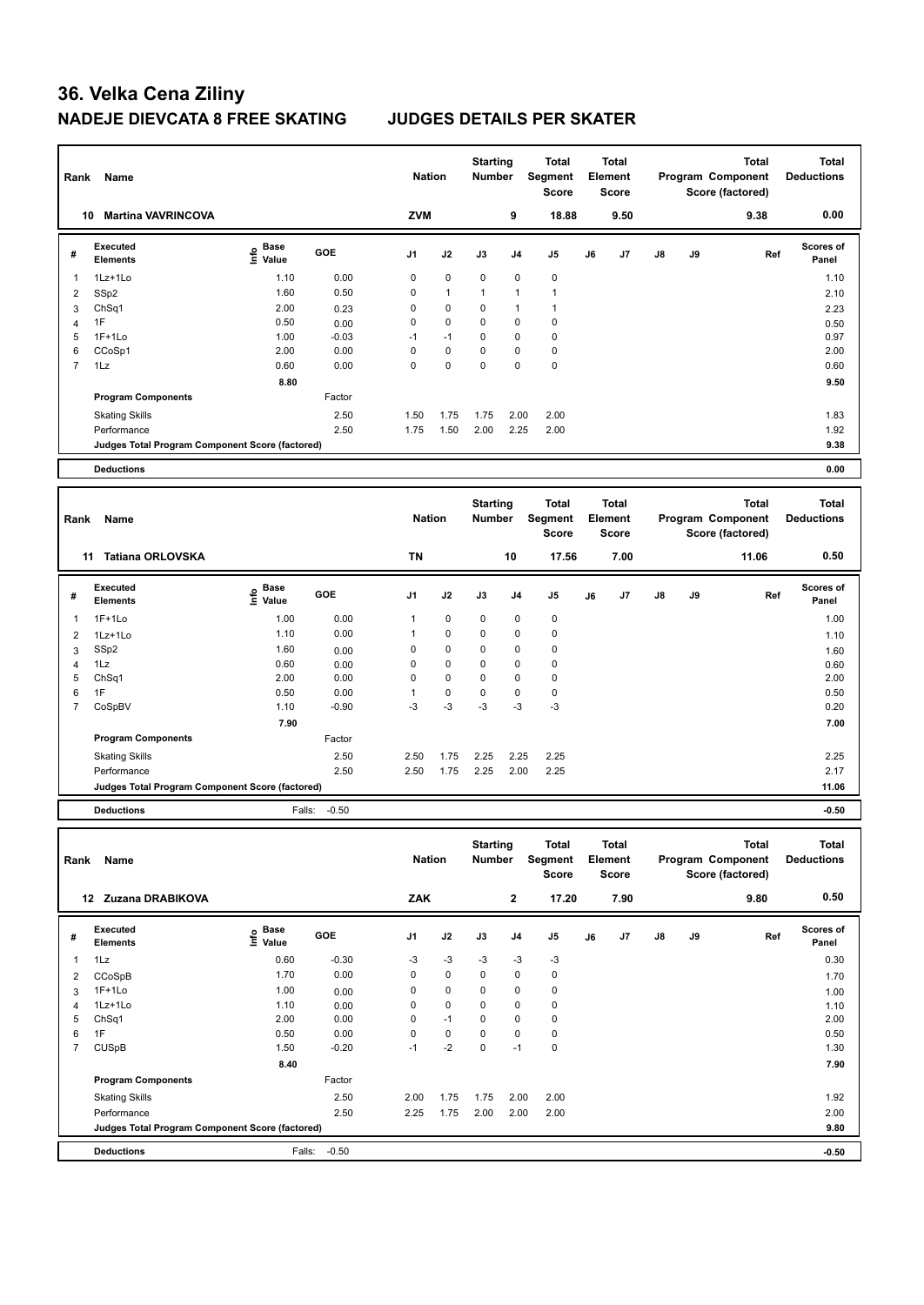| Rank                    | Name                                            |                                  |            | <b>Nation</b>  |             | <b>Starting</b><br><b>Number</b> |                | <b>Total</b><br>Segment<br><b>Score</b> |    | <b>Total</b><br>Element<br><b>Score</b> |               |    | <b>Total</b><br>Program Component<br>Score (factored) | <b>Total</b><br><b>Deductions</b> |
|-------------------------|-------------------------------------------------|----------------------------------|------------|----------------|-------------|----------------------------------|----------------|-----------------------------------------|----|-----------------------------------------|---------------|----|-------------------------------------------------------|-----------------------------------|
|                         | 13 Sona NEMCOVA                                 |                                  |            | ZVM            |             |                                  | $\overline{7}$ | 17.06                                   |    | 9.20                                    |               |    | 8.36                                                  | 0.50                              |
| #                       | <b>Executed</b><br><b>Elements</b>              | <b>Base</b><br>e Base<br>⊆ Value | <b>GOE</b> | J <sub>1</sub> | J2          | J3                               | J <sub>4</sub> | J <sub>5</sub>                          | J6 | J7                                      | J8            | J9 | Ref                                                   | <b>Scores of</b><br>Panel         |
| $\mathbf{1}$            | ChSq1                                           | 2.00                             | 0.00       | 0              | $-1$        | $\mathbf 0$                      | 0              | 0                                       |    |                                         |               |    |                                                       | 2.00                              |
| $\overline{2}$          | 1Lz+1Lo                                         | 1.10                             | $-0.30$    | $-3$           | $-3$        | $-3$                             | $-3$           | -3                                      |    |                                         |               |    |                                                       | 0.80                              |
| 3                       | $1A+1T$                                         | 1.50                             | 0.00       | $\Omega$       | 0           | $\Omega$                         | $\mathbf 0$    | $\mathbf 0$                             |    |                                         |               |    |                                                       | 1.50                              |
| $\overline{4}$          | SSp1                                            | 1.30                             | 0.00       | $\mathbf 0$    | 0           | 0                                | $\mathbf 0$    | $\pmb{0}$                               |    |                                         |               |    |                                                       | 1.30                              |
| 5                       | 1A                                              | 1.10                             | 0.00       | $-1$           | $\mathbf 0$ | $\Omega$                         | $\mathbf 0$    | $\pmb{0}$                               |    |                                         |               |    |                                                       | 1.10                              |
| 6                       | CCoSp1                                          | 2.00                             | 0.00       | $-1$           | $\mathbf 0$ | $\Omega$                         | $\mathbf 0$    | $\pmb{0}$                               |    |                                         |               |    |                                                       | 2.00                              |
| $\overline{7}$          | 1Lz                                             | 0.60                             | $-0.10$    | $-2$           | $-1$        | $-1$                             | $-1$           | $-1$                                    |    |                                         |               |    |                                                       | 0.50                              |
|                         |                                                 | 9.60                             |            |                |             |                                  |                |                                         |    |                                         |               |    |                                                       | 9.20                              |
|                         | <b>Program Components</b>                       |                                  | Factor     |                |             |                                  |                |                                         |    |                                         |               |    |                                                       |                                   |
|                         | <b>Skating Skills</b>                           |                                  | 2.50       | 1.50           | 1.50        | 1.75                             | 1.75           | 1.75                                    |    |                                         |               |    |                                                       | 1.67                              |
|                         | Performance                                     |                                  | 2.50       | 1.75           | 1.50        | 1.75                             | 1.75           | 1.50                                    |    |                                         |               |    |                                                       | 1.67                              |
|                         | Judges Total Program Component Score (factored) |                                  |            |                |             |                                  |                |                                         |    |                                         |               |    |                                                       | 8.36                              |
|                         | <b>Deductions</b>                               | Falls:                           | $-0.50$    |                |             |                                  |                |                                         |    |                                         |               |    |                                                       | $-0.50$                           |
| Rank                    | Name                                            |                                  |            | <b>Nation</b>  |             | <b>Starting</b><br><b>Number</b> |                | <b>Total</b><br>Segment<br><b>Score</b> |    | <b>Total</b><br>Element<br><b>Score</b> |               |    | <b>Total</b><br>Program Component<br>Score (factored) | <b>Total</b><br><b>Deductions</b> |
|                         | Dorota LUKNAROVA<br>14                          |                                  |            | <b>BAJ</b>     |             |                                  | 14             | 16.09                                   |    | 8.16                                    |               |    | 7.93                                                  | 0.00                              |
| #                       | <b>Executed</b><br><b>Elements</b>              | e Base<br>E Value                | <b>GOE</b> | J <sub>1</sub> | J2          | J3                               | J <sub>4</sub> | J <sub>5</sub>                          | J6 | J7                                      | $\mathsf{J}8$ | J9 | Ref                                                   | <b>Scores of</b><br>Panel         |
| $\overline{\mathbf{1}}$ | $1Lz+1Lo$                                       | 1.10                             | 0.00       | $\mathbf 0$    | $\mathbf 0$ | 0                                | $\mathbf 0$    | $\pmb{0}$                               |    |                                         |               |    |                                                       | 1.10                              |
| $\overline{2}$          | $1F+1Lo$                                        | 1.00                             | $-0.07$    | $-1$           | $-1$        | $-1$                             | $\mathbf 0$    | $\pmb{0}$                               |    |                                         |               |    |                                                       | 0.93                              |
| 3                       | ChSq1                                           | 2.00                             | 0.00       | $\mathbf 0$    | 0           | 0                                | 0              | 0                                       |    |                                         |               |    |                                                       | 2.00                              |
| $\overline{4}$          | SSp2                                            | 1.60                             | 0.00       | $\Omega$       | 0           | 0                                | $\Omega$       | $\pmb{0}$                               |    |                                         |               |    |                                                       | 1.60                              |
| 5                       | 1F                                              | 0.50                             | 0.00       | $\mathbf 0$    | 0           | 0                                | 0              | $\mathbf 0$                             |    |                                         |               |    |                                                       | 0.50                              |

|   | <b>Deductions</b>                               |      |         |      |      |     |     |      | 0.00 |
|---|-------------------------------------------------|------|---------|------|------|-----|-----|------|------|
|   | Judges Total Program Component Score (factored) |      |         |      |      |     |     |      | 7.93 |
|   | Performance                                     |      | 2.50    | 1.50 | 1.75 | .50 | .50 | 1.50 | 1.50 |
|   | <b>Skating Skills</b>                           |      | 2.50    | 1.25 | .75  | .50 | 75ء | 1.75 | 1.67 |
|   | <b>Program Components</b>                       |      | Factor  |      |      |     |     |      |      |
|   |                                                 | 8.30 |         |      |      |     |     |      | 8.16 |
|   | CCoSpBV                                         | 1.50 | 0.00    | -1   | 0    | 0   | 0   | 0    | 1.50 |
| 6 | 1Lz                                             | 0.60 | $-0.07$ | -1   | 0    | 0   | -1  | -1   | 0.53 |
| 5 | 1F                                              | 0.50 | 0.00    | 0    | 0    | 0   | 0   | 0    | 0.50 |
|   |                                                 |      |         |      |      |     |     |      |      |

| Rank           | Name                                            |    |                      |            | <b>Nation</b>  |             | <b>Starting</b><br>Number |                | Total<br>Segment<br><b>Score</b> |    | <b>Total</b><br>Element<br><b>Score</b> |               |    | <b>Total</b><br>Program Component<br>Score (factored) | Total<br><b>Deductions</b> |
|----------------|-------------------------------------------------|----|----------------------|------------|----------------|-------------|---------------------------|----------------|----------------------------------|----|-----------------------------------------|---------------|----|-------------------------------------------------------|----------------------------|
| 15             | Dominika RAZGOVA                                |    |                      |            | LM             |             |                           | 4              | 15.30                            |    | 8.00                                    |               |    | 7.30                                                  | 0.00                       |
| #              | Executed<br><b>Elements</b>                     | ۴ů | <b>Base</b><br>Value | <b>GOE</b> | J <sub>1</sub> | J2          | J3                        | J <sub>4</sub> | J <sub>5</sub>                   | J6 | J7                                      | $\mathsf{J}8$ | J9 | Ref                                                   | Scores of<br>Panel         |
| 1              | $1Lz+1T$                                        |    | 1.00                 | $-0.10$    | $-2$           | $-1$        | $-1$                      | $-1$           | $-1$                             |    |                                         |               |    |                                                       | 0.90                       |
| 2              | 1F                                              |    | 0.50                 | 0.00       | 0              | $\mathbf 0$ | $\mathbf 0$               | 0              | 0                                |    |                                         |               |    |                                                       | 0.50                       |
| 3              | CoSp2                                           |    | 2.00                 | 0.00       | $-1$           | 0           | 0                         | $\mathbf 0$    | 0                                |    |                                         |               |    |                                                       | 2.00                       |
| 4              | Ch <sub>Sq1</sub>                               |    | 2.00                 | 0.00       | $-1$           | $\mathbf 0$ | 0                         | $\mathbf 0$    | 0                                |    |                                         |               |    |                                                       | 2.00                       |
| 5              | $1F+1Lo$                                        |    | 1.00                 | 0.00       | $-1$           | $\mathbf 0$ | 0                         | $\mathbf 0$    | 0                                |    |                                         |               |    |                                                       | 1.00                       |
| 6              | 1Lz                                             |    | 0.60                 | $-0.10$    | $-1$           | $-1$        | $-1$                      | $-1$           | $-1$                             |    |                                         |               |    |                                                       | 0.50                       |
| $\overline{7}$ | USp1                                            |    | 1.20                 | $-0.10$    | $-1$           | $-1$        | $\mathbf 0$               | $\mathbf 0$    | $\pmb{0}$                        |    |                                         |               |    |                                                       | 1.10                       |
|                |                                                 |    | 8.30                 |            |                |             |                           |                |                                  |    |                                         |               |    |                                                       | 8.00                       |
|                | <b>Program Components</b>                       |    |                      | Factor     |                |             |                           |                |                                  |    |                                         |               |    |                                                       |                            |
|                | <b>Skating Skills</b>                           |    |                      | 2.50       | 1.50           | 1.25        | 1.50                      | 1.25           | 1.50                             |    |                                         |               |    |                                                       | 1.42                       |
|                | Performance                                     |    |                      | 2.50       | 1.50           | 1.50        | 1.25                      | 1.50           | 1.75                             |    |                                         |               |    |                                                       | 1.50                       |
|                | Judges Total Program Component Score (factored) |    |                      |            |                |             |                           |                |                                  |    |                                         |               |    |                                                       | 7.30                       |
|                | <b>Deductions</b>                               |    |                      |            |                |             |                           |                |                                  |    |                                         |               |    |                                                       | 0.00                       |

! Not clear edge